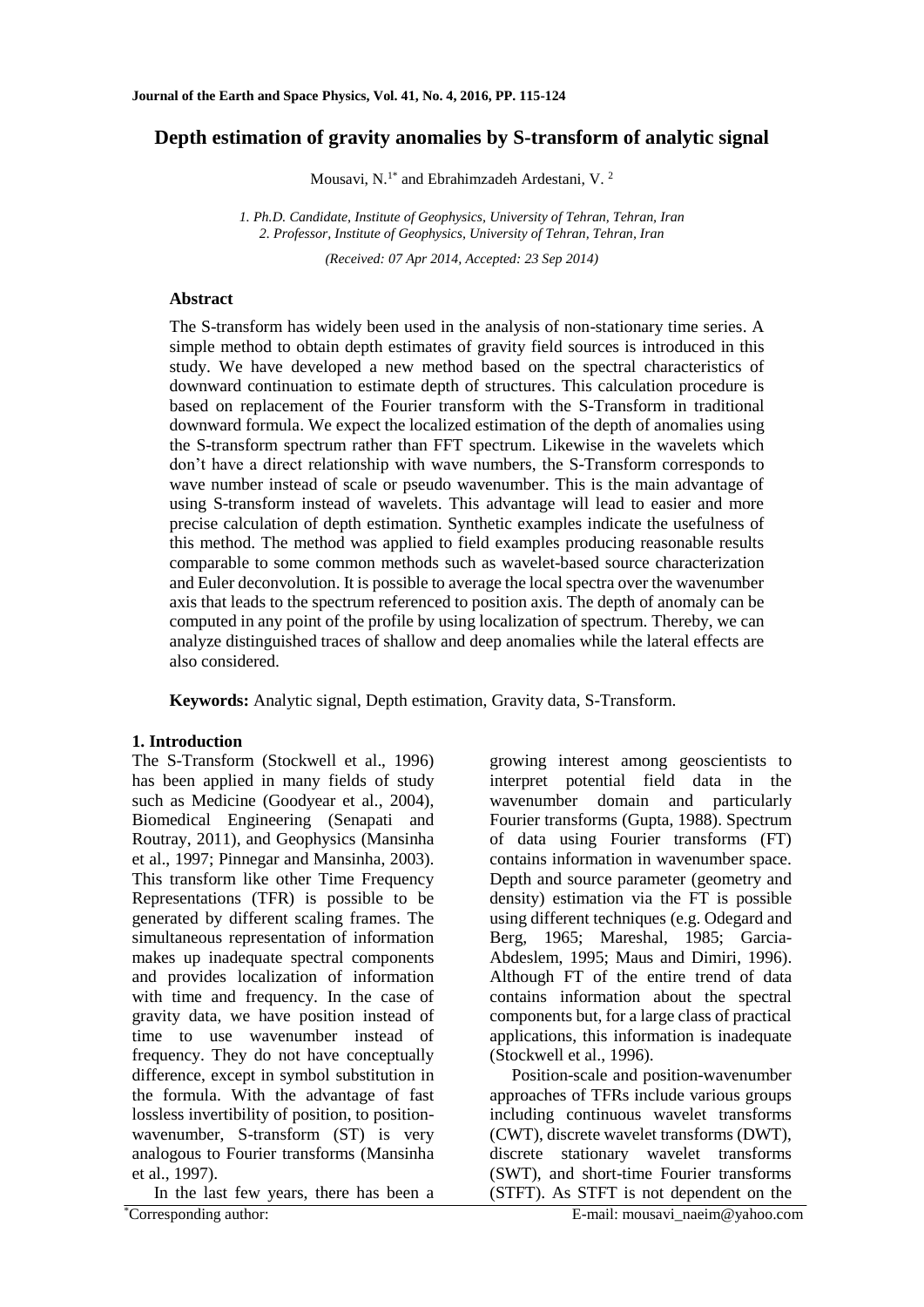wavenumber and has a fixed width for all wavenumbers, it gives poor spatial resolution of high-wavenumber events. In fact, the ST is the STFT with Gaussian windows (or Gabor transformation) which has the variability property rather than fixed windows of STFT. The DWT particularly separates the field into the distinguished components belonging to different scales and horizontal positions. The CWT may characterize the sources (depth, source type) of the separated field effects (Fedi et al., 2004). DWT has been used as a powerful tool in filtering and de-noising.

Wavelet families produce sufficiently the resolved information applicable to spectral analysis of gravity data. Unlike Fourier transforms, Wavelet Transforms ensure position-wavenumber resolution suitable to non-stationary signals like gravity data. The CWT exploits the upward continuation properties of the field horizontal derivative and allows the location of potential field singularities in a simple geometrical manner (Fedi et al., 2004). Fedi et al. (2004) tried to estimate depth values using a joint application of CWT and DWT. Depth values obtained from their proposed method are referenced to the x-axis. Because of scale dependent information, as in scalogram, the method inevitably applies best-fitting lines method which follows a semi-automatic procedure. Li et al. (2013) used scale normalization on the continuous wavelet transforms, and derive the relationships between the depth of a structure and the pseudo-wavenumber. The depth of source can be recovered from tracing the maximal values of the modulus of the complex wavelet coefficients in the CWT-based scalograms as function of the pseudowavenumber (Li et al., 2013). Actual depth values are dependent on wavenumbers inversely; meanwhile the pseudowavenumber usage, as a substitute for original wavenumbers, makes some approximations. CWT analysis using wavelets based on the horizontal derivatives of simple gravity and magnetic models, can give useful information on the positions and depths of the sources. CWT should be applied to the appropriate order of horizontal derivative of the data and not directly to the data itself. In Cooper's (2006) method, the anomalies are depicted through contour maps in depth profile cross section, but the depth to top or center of bodies are not signified uniquely.

We have used ST of the analytic signal of gravity data along with some plots in order to estimate the minimum depth while depth estimation is carried out by a semi-automatic procedure using numerical calculations and characteristics of downward depths. We rearranged the traditional equation of downward continuation for describing the relation between depths and wavenumbers that led to the generation of an equation for the depth of buried structures in which the Fourier transform was replaced by the Stransform. Regarding the simultaneous presences of both wavenumber and position in TFRs, as in the ST, computed depth values are referenced to the x-axis. Depth values are referenced to the x-axis. The depth estimation via spectral analysis becomes possible through the direct relationship between ST and the wavenumbers. Using analytic signal of the gravity data prevents self-aliasing (Stockwell et al., 1996) occurring along the direction of x-axis. The obtained depth values set up a matrix. Projecting all rows of this matrix to a vector located actually on data acquisition profile, provides depth values referenced only to the x-axis. Depth values that are estimated through analytic signal are not referenced to exact stations located along the x-axis because of the presumed shift for position using a window with nonzero width. We neutralize these effects by averaging depth values obtained along the x-axis. We can only perform the averaging in limited area around the anomaly to reach the depth to body referenced to its position along profile.

In the CWT and ST plots, using half of the S-matrix allows the depiction of potential field sources due to the amplitude and phase spectrums repetition of FT in the mid-profile for real data. However, we need information of the spectrums, including all wavenumbers, from upper and lower parts in order to reconstruct original signal. We use the spectrum regarding all wavenumbers. To demonstrate the efficiency of the ST in estimating depths to gravity structures, the study has initially provided different instances of synthetic and formerly field data. Tendency of the obtained depth values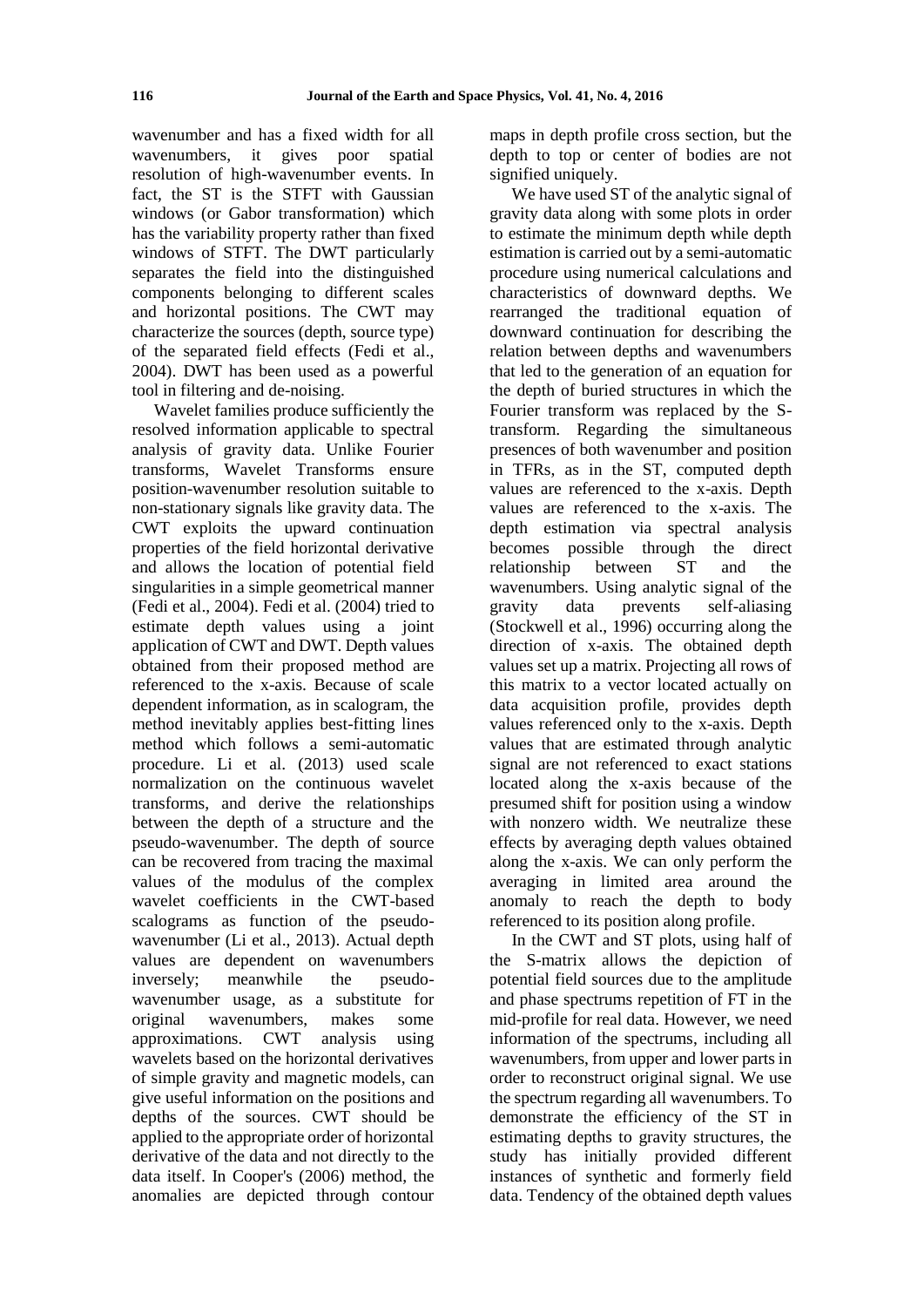to center of bodies can be explained as the effect of superposition with various received wavenumber information from overlying depth levels in body.

### **2. Depth estimation via the S-Transform (ST)**

ST is a generalization of the STFT and an extension of the CWT. ST provides wavenumber-dependent resolution while maintaining a direct relationship with the FT spectrum (Stockwell et al., 1996). It provides supplementary information about spectra which is not available from a locally referenced phase, obtained by the CWT (Sahu et al., 2009). The standard form of the original ST is (Stockwell et al., 1996):

$$
S(\mu, k) = \int_{-\infty}^{\infty} h(x) \{ \frac{|k|}{\sqrt{2\pi}} \times
$$
  
\n
$$
\exp\left[\frac{-k^2(\mu - x)^2}{2}\right] \exp(-j2\pi kx) \} dx
$$
 (1a)

where S denotes the ST of h, k is the wavenumber, and the quantity  $\mu$  is a parameter which controls the position of the Gaussian window on the x-axis. Equation (1a) is a general representation of ST. We can also write (Mansinha et al., 1997):

$$
S(\mu, k) = A(\mu, k)e^{j\Phi(\mu, k)} \tag{1b}
$$

where  $A(\mu, k)$  is the amplitude of Sspectrum and  $\Phi(\mu, k)$  is the phase Sspectrum. The phase  $\Phi(\mu, k)$  allows the definition of a broadband generalization of instantaneous wavenumber (Stockwell et al., 1996). The window function  $w(\mu, k) =$  $|k|$  $\frac{|k|}{\sqrt{2\pi}} \times \exp\left[\frac{-k^2(\mu - x)^2}{2}\right]$  $\frac{\mu - \lambda}{2}$ ] is a scalable Gaussian window. ST windows also satisfy the condition (the admissible condition which provides invertibility condition):

$$
\int_{-\infty}^{\infty} w(\mu, k) d\mu = 1 \tag{2}
$$

One would expect a simple operation of averaging in the local spectra over the x-axis (positions of stations) as to be represented as a function dependent on the wavenumber. In practice, w is replaced by a more detailed window. Equation (3) indicates that the ST is invertible:

$$
\int_{-\infty}^{\infty} S(\mu, k) d\mu = G(k)
$$
 (3)

In the wavenumber domain the operation of downward continuation is:

$$
G_z(k) = G_0(k)e^{-|k|z}
$$
 (4)

where  $G(k)$  is the Fourier transform of gravity data, k is wavenumber, and z is the downward continuation distance (Blakely, 1995). This formula provides downward continuation of the potential field data at various depths. This equation is established for any downward depth but there is no simultaneous information of positions for computed depths. The downward continuation of gravity data is inherently unstable and requires regularization, iteration or filtering methods to obtain a stable solution (Kern, 2003). Since unstable results come from deep sources, the existence of the fewer wavenumber bands due to deep structure can reduce the instability in solutions. Fortunately, deep portions of a large body form limited wavenumber bands (located at low wavenumber ranges).

Rearranging Equation (4) seeking the variable z is defined as a function of wavenumber. We have:

$$
z(k) = -\frac{1}{|k|} \ln \frac{G_z(k)}{G_0(k)}
$$
(5)

In this equation, depth values which are wavenumber dependent are not referenced to the x-axis. The ST, as a member of big TFR families, could be substituted with the simple FT operation in Equation (5). Depth values are related to both, the x-axis and the wavenumber axis, as in  $S(\mu, k)$ . For dividing two vectors we can apply following strategy. Rows of the Matrix of ST have the length (matrix width) equals to the length of x-axis  $(m = size(x))$  digitized at stations (arrays' positions). The length of columns (matrix height) is equals to the maximum wavenumber  $(n = size(k))$  digitized at specific wavenumbers. To divide the two matrices, each row vector (including the transformed gravity field at significant depth or wavenumber) is divided into basis vector (first row of the S-matrix called voice n=0) by an element-by-element product. Second row of division matrix is composed of these arrays:  $[s(2,1)/s_0(1,1), s(2,2)/s_0(1,2), \ldots]$  $s(2,m)/s_0(1,m)$ ]). This operation is as follows:

$$
z(\mu, k) = z(i, j) =
$$
  
-  $\sum_{i=1}^{m} \sum_{j=1}^{n} \frac{k(i)}{|k(i)|} (ln \frac{im(S(i,j))}{im(S_0(i,j))})$  (6)

This equation prepares depth of the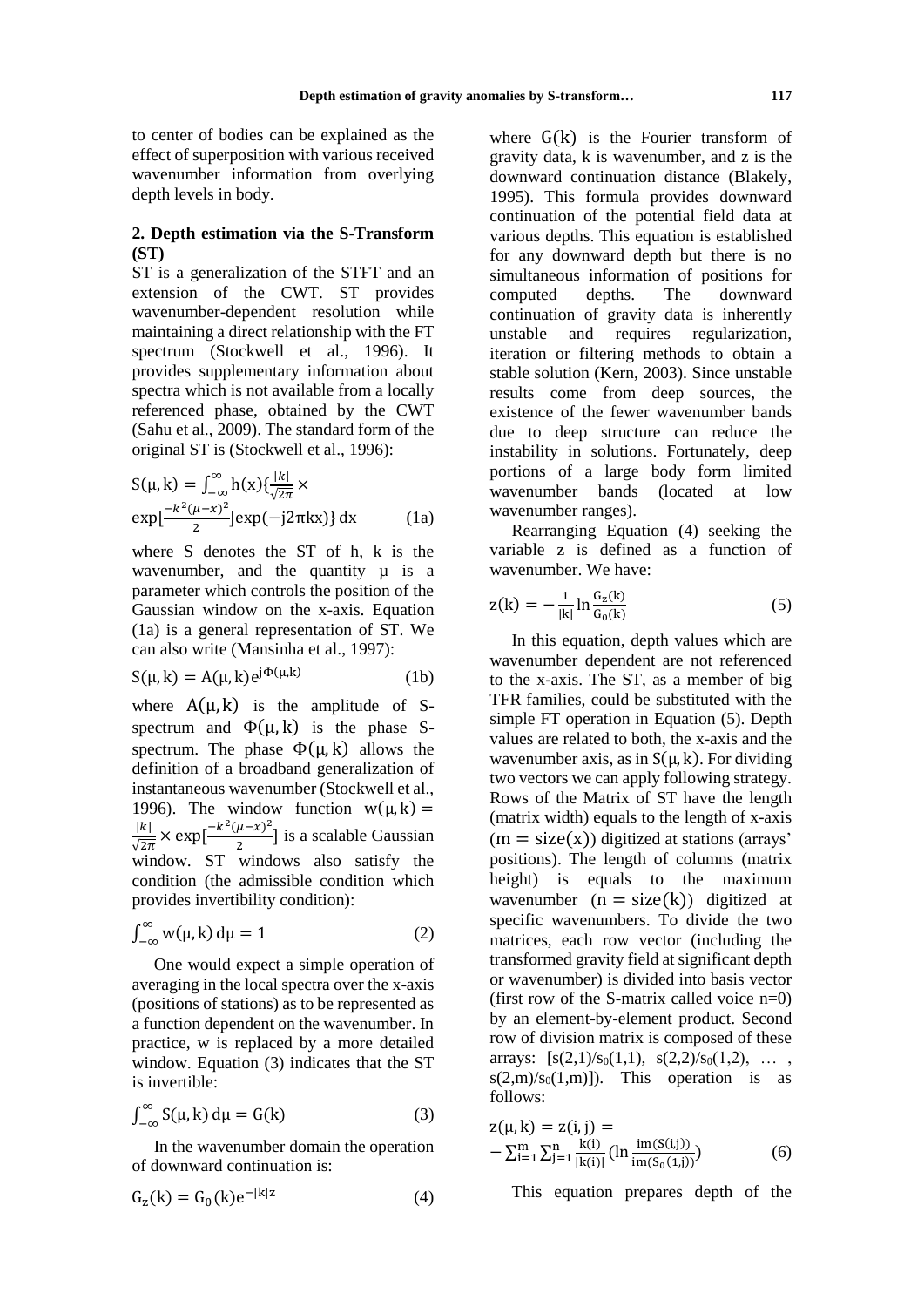source in wavenumber space (cross-section) where outputs are related to both, x-axis and wavenumbers which are prepared by  $S(\mu, k)$ . Dimensionally equalization of Equation (6) needs an equalizer coefficient  $(k(i))$  to be added to the right side. Conceptually, to obtain depth values we compute the ratio of reduced effect of field in the surface related to strong field effect in actual location of mass. In practice this ratio is calculated by using imaginary part of analytic signal of S-spectrum which leads to actual depth values. As deconvolution process, one can judge ratios numerically and conclude the intermediate parameter (depth) which causes differences. Distinguishing parameter of ratios is depth of source.

When dealing with a real-valued time series, one can use the analytic signal for localization (Stockwell et al., 1996). This has the result of setting all negative frequencies to zero, and thus there is no selfaliasing. At first, Analytical signal has been defined by Nabighian (1972) to ease the complicated vector nature of the magnetic field. Hence, when we deal with Analytical signal, it is not necessary to bear the vector analysis and its complexity. The amplitude of the analytic signal of the total magnetic field produces maxima over magnetic contacts regardless of the direction of magnetization (Nabighian, 1972). The analytic signal of  $g(x)$  (i.e. gravity field) is defined as (Nabighian, 1972):

$$
a(x) = \frac{\partial g}{\partial x} - i \frac{\partial g}{\partial z} \tag{7}
$$

where  $\frac{\partial g}{\partial x}$  and  $\frac{\partial g}{\partial z}$  are horizontal and vertical gradients, respectively. These can be calculated from Hilbert transform. The depth values can be estimated by performing the summation over columns of depth matrix (Eq. 6). The sum of these n row vectors is the projection of all voices (row vectors of S-matrix) to x-axis. The obtained depth values are wavenumber independent and are only dependent on the position as follows:

$$
z(\mu) = \int_{k_0}^{k_{\text{max}}} z(\mu, k) \, dk \tag{8}
$$

where  $k_{\text{max}}$  is the wavenumber with the maximum value.

Gravity anomalies are very sensitive to lateral effects and it is almost impossible to eliminate the effect of lateral masses. The

gravity signal of a source is not confined to its location. In synthetic examples, the depth values are shifted due to pseudo presence of lateral bodies. In field examples there are actually some lateral anomalies. Therefore, we extract minimum depth values from all values as if lateral effect of anomalies has been eliminated.

Analogous to forward modeling, we can simulate the massive body by finer elements (e. g. prisms). In 3-D scheme we can focus on just one column which is composed of some overlying prisms. Each prism can provide significant wavelength features in gravity signal. All these information are also available in arrays of columns of S-spectrum (S-matrix) which provide depth of any prism through these formulas (Eq. 10). These depth arrays do not separately represent actual depth to anomaly therefore we have to operate summation on them. We obtain a unique value for depth of whole the column through invertibility property of S-matrix. Uniquely obtained depths can be given as less ambiguous results instead of different depth components computed respect to one surface point. Hence, the flexibility of ST in return to position domain constrains the solution and reduce ambiguities in CWT which is lacking the invertibility.

### **3. Synthetic examples**

In the first example, we compute the gravity effect produced by a cube, buried at a depth 30 m below the datum, with density contrast of  $400 \text{ kg/m}^3$ , and length  $30 \text{ m}$  (Fig. 1a). The gravity anomaly is calculated along the profile with a length of 200 m at intervals of 10 m.

The self-aliasing available in the ST of gravity data is disappeared by using the analytic signal of gravity data which can be seen in the map of imaginary part of ST (Figs. 1c and 1d). Regarding the top depth to cube, some of the depth values located near the cube fit well, but other's variances are relatively high.

The averaging of depth values leads to nearly top depth to prism. Using a 5% Gaussian noise, mean depth value calculated near anomaly (Table 1), is still close to the top depth (Fig.1d). This indicates that our method is consistent with noise. The oscillation of depths may be caused due to the non-zero width of window.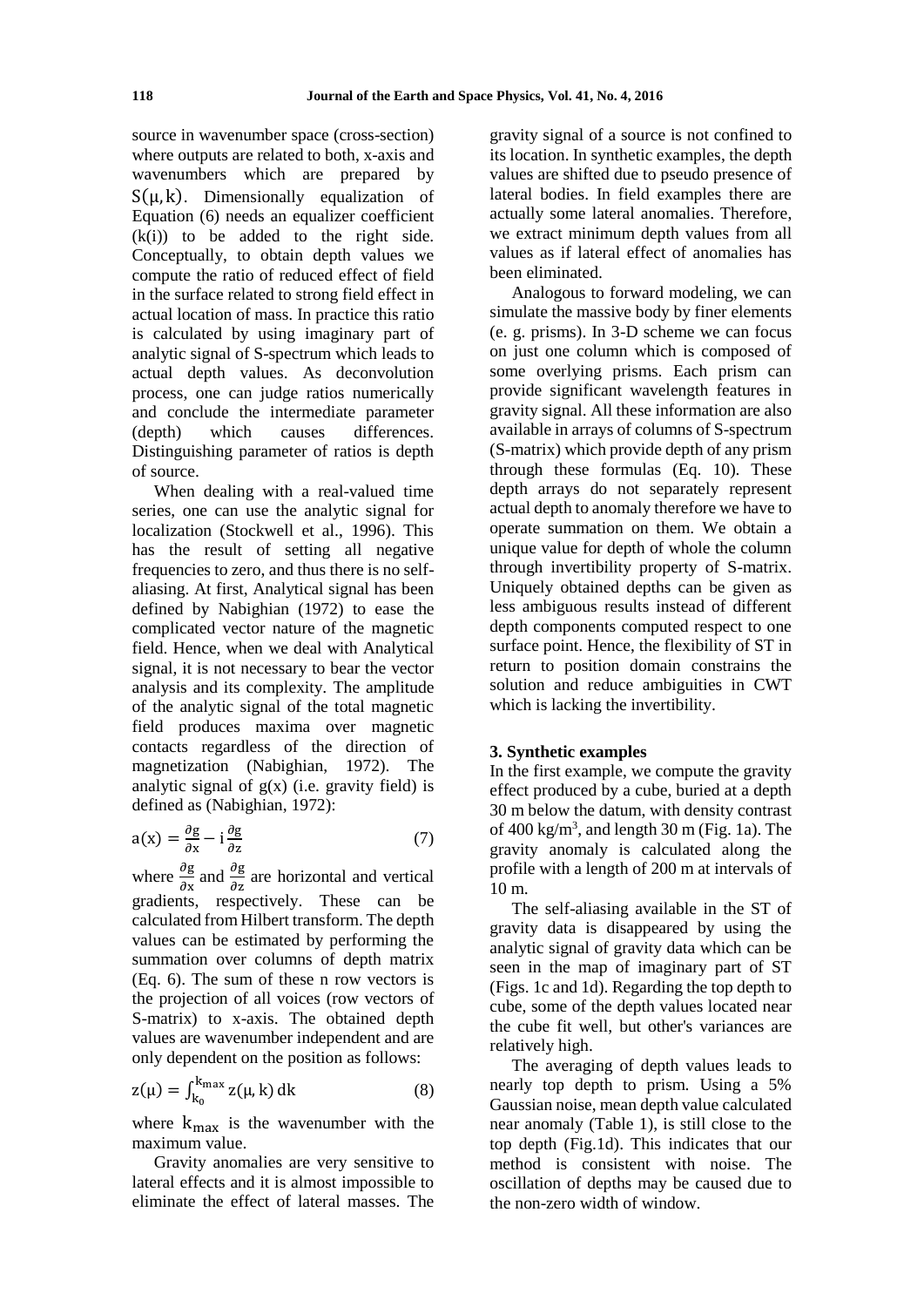The ST is qualified for analysis of nonstationary signals. In the case of existence of an isolated anomaly, the non-stationary property of signal is weak. Existence of two bodies with indifferent depths provides much non-stationary property for the signal. Hence, the depth values, locally referenced to the xaxis, could be achieved. For the second example, the numeric depth spectrum is computed from the gravity anomaly caused by two prisms that are in depths of 20m (left cube) and 45m (right cube) below the datum. The density contrasts of both cubes are 300 kg/m<sup>3</sup>. Left cube is a narrow vertical and the right one is wide horizontal one. The gravity effects are shown in Figure 2a.



**Fig. 1.** (a) Synthetic model, (b) Gravity anomaly due to synthetic model. Trace 2 is the pure gravity data. Trace 1 is the data from trace 2 with the addition of 10% of random noise. Trace 3 is the added noise. Trace 1 has been shifted in amplitude by 0.1 units and trace 3 by -0.05 units for better display. (c) Depth values to the analytic signal of pure gravity data, (d) Depth values to the analytic signal of gravity data with 10% noise.

The gravity anomaly is calculated along profile with length of 400 m at an interval of 15 m. All the locally depth values in the specific range of profiles are related to the subsurface structures. Local averaging of depth values along the limited area of profile provides the depths close to top of cubes (Fig. 2d). The obtained Depth values using the S-transform of analytic signal of gravity data are locally referenced to the x-axis. We also offer a unique value for depth rather than what happened in wavelet analysis by Cooper (2006) in which location of structures is estimated visually by using contours in depth cross-sections. The example of his method will be offered in second field example. Based on the results of second synthetic model, we can conclude that in the presence of lateral bodies our method is more accurate than in presence of only one anomaly in estimation of depth to deeper anomalies.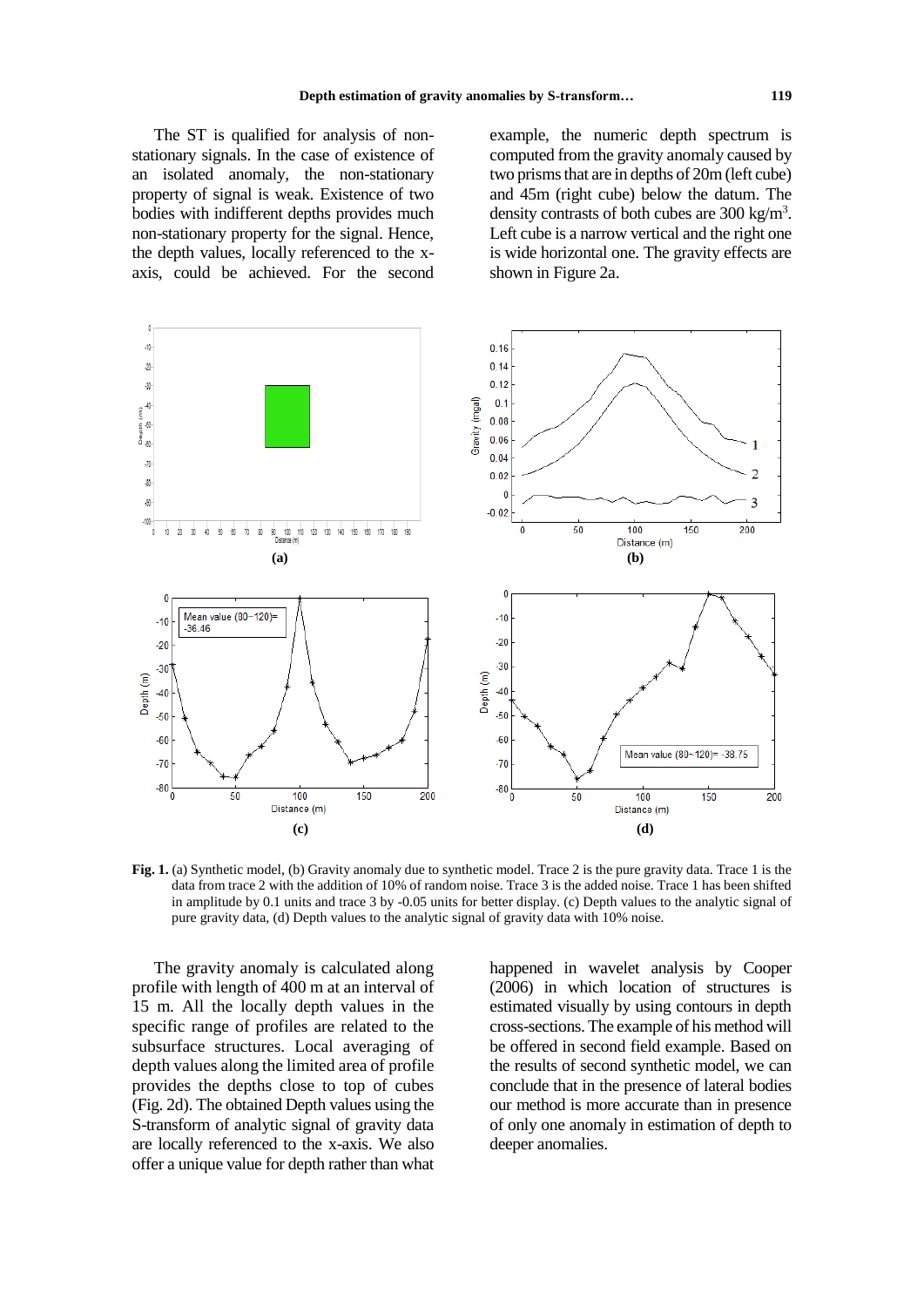

**Fig.** 2. (a) Synthetic models, (b) Gravity anomaly due to synthetic models, (c) Contour map of depth matrix  $z(\mu, k)$ (real values) calculated using Eq. (6) or Eq. (8), (d) Depth values referenced to x-axis using the pure data.

**Table 1.** Estimated depths and relative errors for synthetic model shown at Fig. 1a in the presense of noise and without noise.

| $N/S = 0\%$ (ratio of Noise to Signal), minimumdepth= 30 |                                  |                           |  |
|----------------------------------------------------------|----------------------------------|---------------------------|--|
|                                                          | $Z_{\min}$ (m)                   | <b>Relative error (m)</b> |  |
| Averaging near $80~120$                                  | 36.46                            | 0.215                     |  |
|                                                          | $N/S = 5\%$ , original depth= 30 |                           |  |
|                                                          | $Z_{\min}$ (m)                   | <b>Relative error (m)</b> |  |
| Averaging near $80~120$                                  | 38.75                            | 0.291                     |  |

#### **4. Real data**

The first set of real data belongs to the region entitled Cheshmeh-e-Bel (Bel spring), as an underground water conduit (cavity), displayed in Figure 3a, located beside the Sirvan river in the Paveh city, Kermanshah Province of Iran. It is located within 46º, 20´ longitude and 35º, 10´ latitude. Main geological formation in this section is related to Shahoo Bel limestone (Cretaceous time) which is about 0.4 to 2 m thick with irregular bedding. It contains some cherty parts and also karstic and dissolution

cavities. Position of cavities was determined using geological information, topography data and eye witnesses in the cavity mouth (Fig. 3a). Our depth estimation can be performed using such isolated negative anomaly where is relying on the profile AB. Depth estimation to an isolated anomaly can be processed effectively through the present method. The location of an anomaly obtained from the available peaks in the curvature (Fig. 3b) is according to the peak in the trend of data.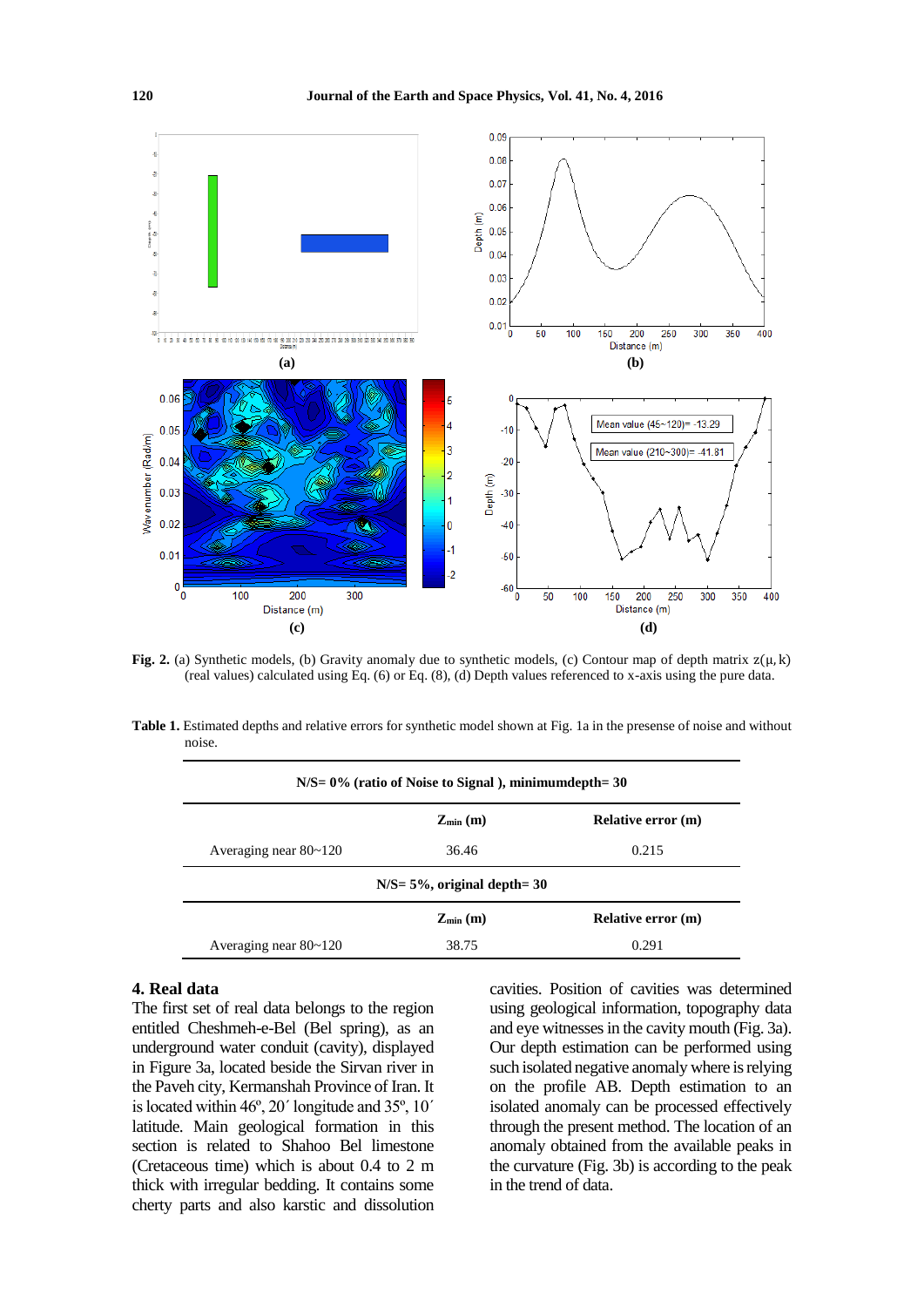

**Fig. 3.** (a) Residual map of Bel spring, Paveh, Iran. Depth estimation for gravity data related to profile AB is performed. The target negative anomaly is relied at solid line box. Inclined box (dashed line) shows the presumed direction of subsurface tunnel (cavity). (b) Gravity anomaly of data due to profile AB is displayed in Fig. 3a. (c) Depth values plot using ST of the analytic signal of gravity data. Interested area along profile has been shown as in a box. (d) Depth estimation using Euler method. The obtained values for depths (5 to 15 m) are related to top of anomalies (minimum depth).

Obtained depth from our method in the near area to cavity path is 19.83 m. The trace of data is much smoothed; therefore, we expect that the depth values reflex the deeper surfaces rather than top surface. The result shows a close agreement to Euler's depths (5-15 m) computed through Oasis Montaj Software (Fig. 4d). For the purpose of comparison, we apply a result from inverting the profile data. The inversion results have been provided from study by Ardestani (2010). The top depth of conduit is approximately 20 m (Ardestani, 2010, his figures 11 and 12.)

The second set of real data belongs to the area called Safo mining camp in Maku-Iran where is well known for manganese ores and iron-manganese deposits (within sedimentary pelagic rocks and radiolarian cherts). However, the Safo deposit is the viable area for mining

which has been distinguished so far. From geochemistry assessment, Calcite with quartz and barite present as minor phases whereas pyrolusite, bixibite, braunite and hematite are the main minerals, of which the pyrolusite is the dominant ore.

This area is geologically located in the Khoy ophiolite zone, in the northwest Iran. The area of the gravity survey extends between UTM coordinates 438276~438609 west and 4342971~4343187 north. The measurements were corrected for the effects caused by instruments and tidal drift, latitude, free air and the Bouguer correction to yield the Bouguer gravity anomaly (Fig. 4a). The Bouguer anomaly displays extreme magnitudes in the central of the area in the north-south direction, related to mineral occurrence which has high density contrast with the host rocks.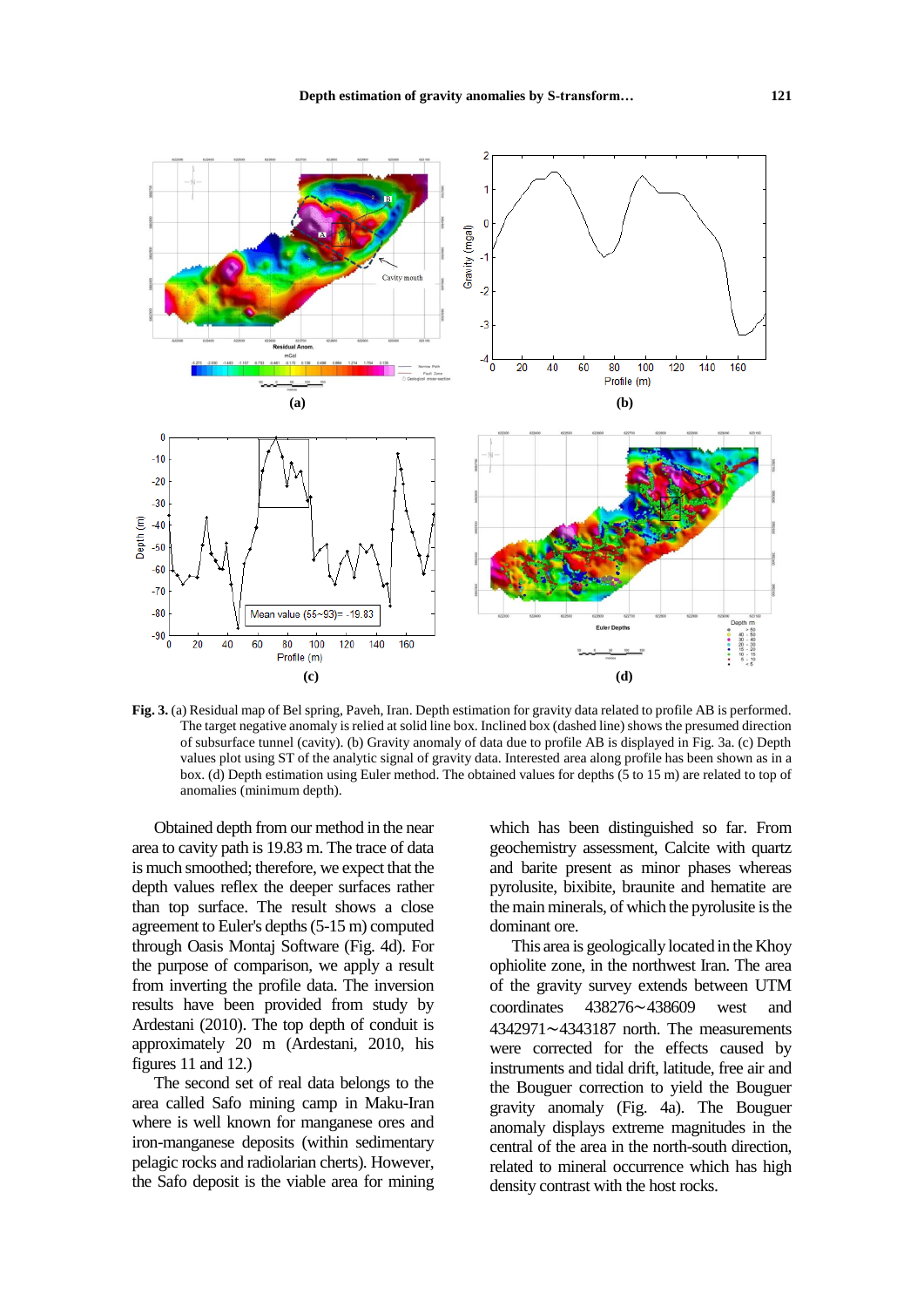| without noise. |                          |                         |                           |
|----------------|--------------------------|-------------------------|---------------------------|
|                | top depths of models (m) | $\mathbf{Z}_{\min}$ (m) | <b>Relative error (m)</b> |

**Table 2.** Estimated depths and relative errors for left and right cubes shown at Fig. 2a in the presense of noise and

|                         | top depths of models (m) | $Z_{min}(m)$ | Relative error (m) |
|-------------------------|--------------------------|--------------|--------------------|
| Left prism $(75~135)$   |                          | 13.29        | 0.335              |
| Right prism $(255-315)$ | 45                       | 41.81        | 0.070              |

**Table 3.** Estimated depths and relative errors for conduit at Fig. 3a.

| minimum depth from inversion= 20 |                |                           |
|----------------------------------|----------------|---------------------------|
|                                  | $Z_{\min}$ (m) | <b>Relative error (m)</b> |
| Euler depth                      | 10             | 0.5                       |
| ST                               | 19.83          | 0.008                     |



**Fig. 4.** (a) Bouguer anomalies and the profile AB over the main positive anomaly, (b) Gravity trace along profile AB, (c) Depth values which are plotted versus x-axis using the ST, in which local mean value is equal to minimum depth of ore body, (d) CWT analysis using a wavelet applied to the first horizontal derivative.

To apply the ST-based spectral analysis, profile AB (Fig. 4a) is considered perpendicular to the direction of the main positive anomaly. The mean estimated depth value using the ST is equal to 28.98 m (Fig. 4c). Although by limiting the boundary of averaging this magnitude is decreased. Another method of obtaining location and depth estimates of gravity sources has been suggested by Cooper (2006) who used the

continuous wavelet based on the integerorder horizontal derivatives of the gravity anomaly. Our results (ST-based analysis) show a good correlation with Euler and Cooper's results. Nevertheless, when we use S-transform and Wavelet (Figs. 4c and 4d), the depth values are further due to deeper parts of bodies compared with Euler deconvolution (Fig. 4e).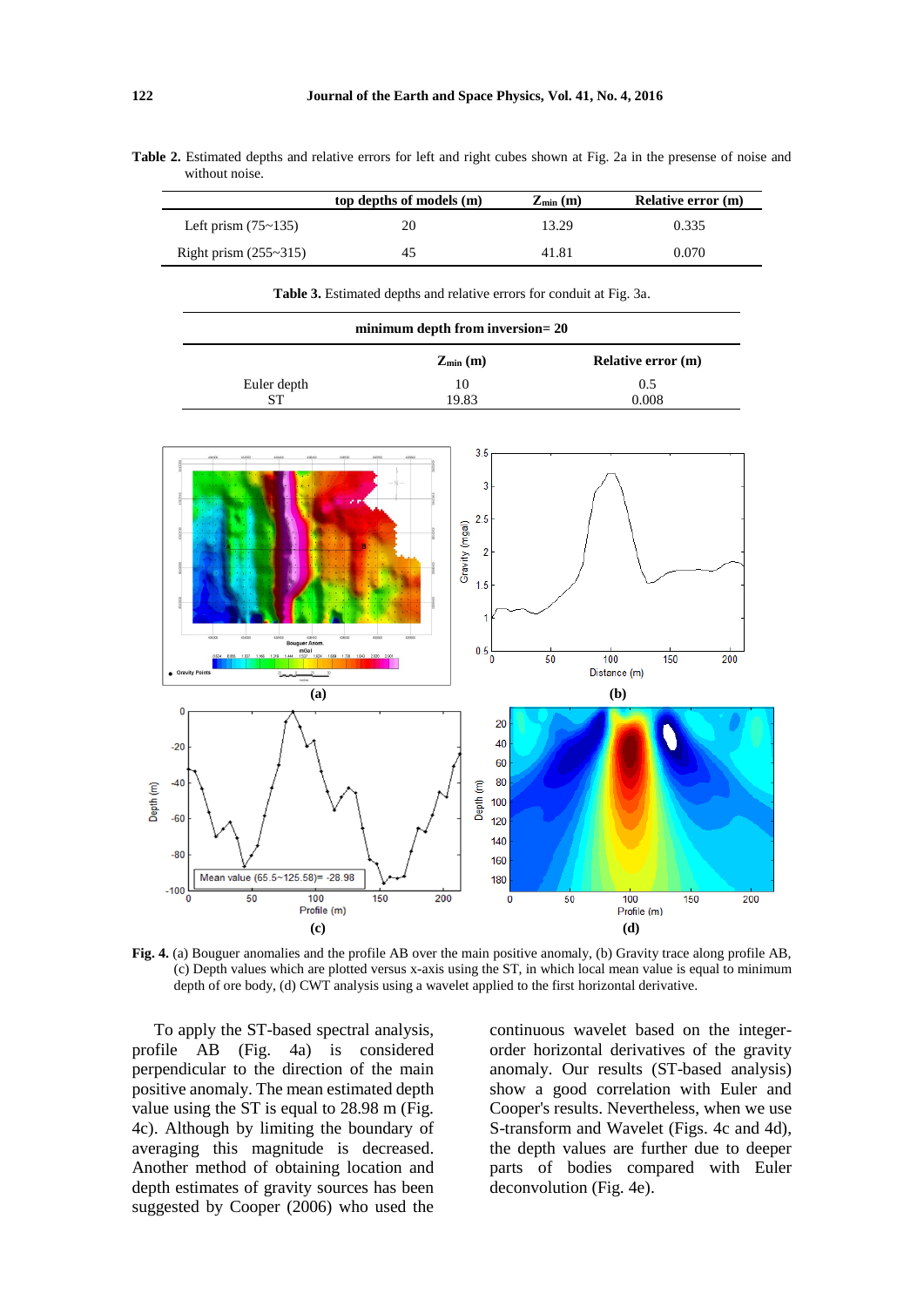| average depth from inversion= 20 |                |                           |  |
|----------------------------------|----------------|---------------------------|--|
|                                  | $Z_{\min}$ (m) | <b>Relative error (m)</b> |  |
| Wavelet analysis                 | 40             |                           |  |
| <b>ST</b>                        | 28.98          | 0.449                     |  |

**Table 4.** Estimated depths and relative errors for mangenese ore at Fig. 4a

Based on the results from Vatankhah et al. (2013) who used inverse method to obtain the model for storage of manganese ore, the horizontal extension of the obtained model is about 30m and the vertical extension shows a depth interval approximately between 5m and 35m. We could compare the obtained results for approximately top depth from wavelet analysis, and current ST-based method. The comparison results are collected in Table 4.

## **5. Conclusions**

This method is advantageous over the Fourier transform method in downward continuation equation because of Stransform simultaneous representation of spectral information referenced to position space. Using the localization property of the S-Transform, it is more flexible than continuous wavelet transform to compact the wide spread spectral information (referenced to wavenumbers) into a single depth vector representing depth values referenced to position axis (x-axis). Therefore, we can offer a unique value for depth instead of non-unique values (contour maps) represented in depicted anomalies by Continuous Wavelet Transforms. The application of ST in our proposed method provides depth estimation to near surface anomalous structures locally referenced to x-axis, with less non-uniqueness of value for the top depths. However, there are still some ambiguities in exact location of depth values along profile because of non-zero width of S-transform windows.

Regarding the calculated relative errors, the computed depths for either synthetic or field examples indicate that this method is reasonably acceptable. Depth estimation results are on the level of commonly used deconvolution methods. Furthermore, this method requires no priori information about density.

## **Acknowledgements**

The authors would like to thank Prof. G.R.J. Cooper (University of the Witwatersrand, South Africa) for his useful discussions and software support on continuous wavelet application. We also wish to appreciate Dr. Rolando Cardenas (University of Texas at El Paso, Texas, USA) for helpful comments on the topics and method of depth estimations presented in this paper. We also wish to acknowledge the helpful comments of editor in chief, both anonymous reviewers, and all persons in journal's office.

### **References**

- Ardestani, E. V., 2010, Delineating and modeling an underground water conduit by scattered micro-gravity data and electrical resistivity sounding, Exploration Geophysics, 41, 210-218.
- Blakely, R. J., 1995, Potential theory in gravity and magnetic applications, Cambridge University Press.
- Cooper, G., 2004, The stable downward continuation of potential field data, Exploration Geophysics, 35, 260-265.
- Cooper, G., 2006, Interpreting potential field data using continuous wavelet transforms of their horizontalderivatives, Computers & Geosciences, 32, 984-992.
- Fedi, M. and Florio, G., 2011, Normalized downward continuation of potential fields within the quasi-harmonic region, Geophysical Prospecting, 59(6), 1087- 1100;
- Fedi, M., Primiceri, R., Quarta, T. and Villani, A. V., 2004, Joint application of continuous and discrete wavelet transform on gravity data to identify shallow and deep sources, Geophysical Journal International, 156, 7-21.
- Garcia-Abdeslem, J., 1995, Inversion of the power spectrum from gravity anomalies of prismatic bodies, Geophysics, 60(6), 1698-1703.